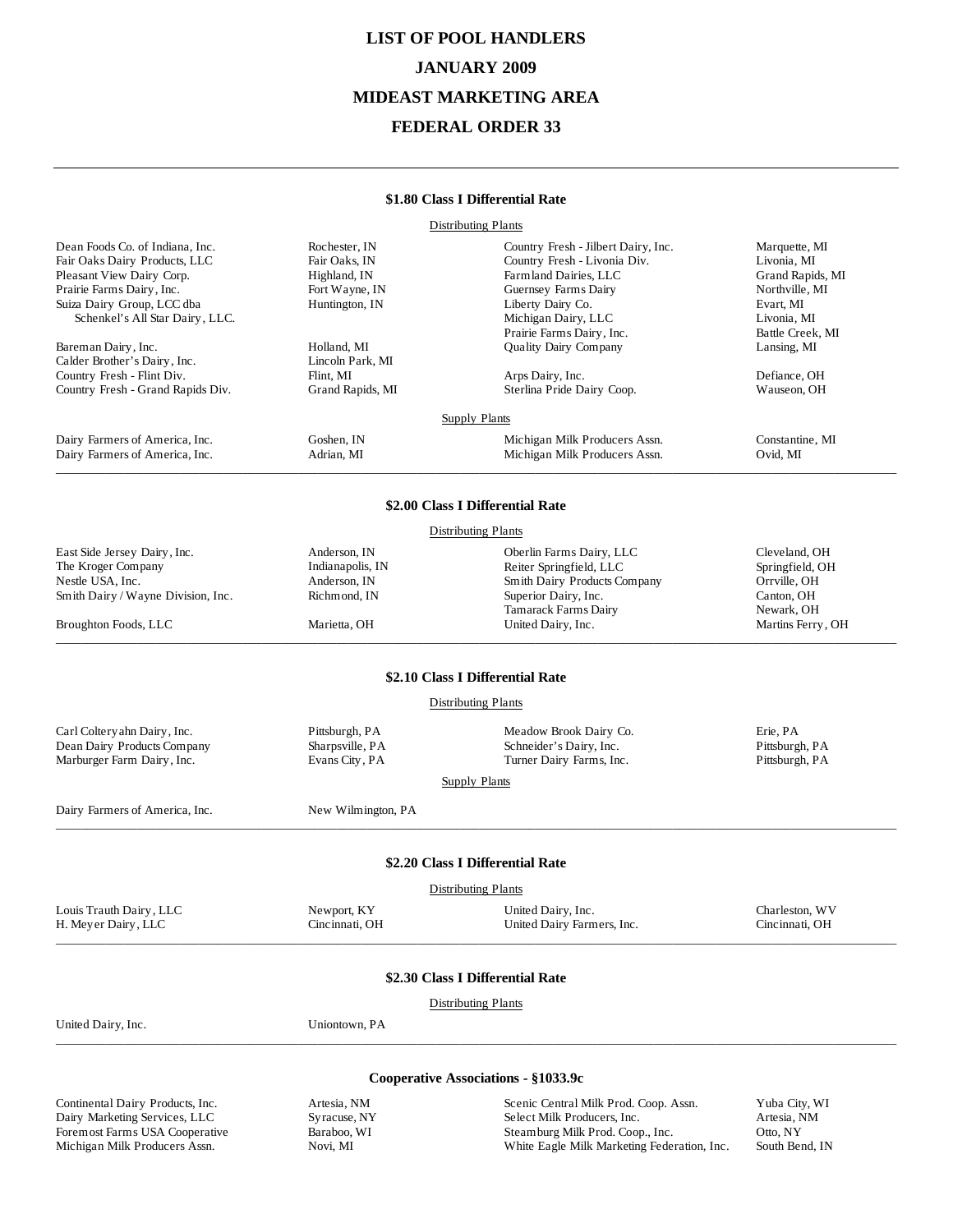# **LIST OF POOL HANDLERS FEBRUARY 2009 MIDEAST MARKETING AREA**

### **FEDERAL ORDER 33**

|                                                               | <b>Location</b>    | <b>Class I Differential</b> |
|---------------------------------------------------------------|--------------------|-----------------------------|
| <b>Pool Distributing Plants</b>                               |                    |                             |
| Arps Dairy, Inc.                                              | Defiance, OH       | \$1.80                      |
| Bareman Dairy, Inc.                                           | Holland, MI        | 1.80                        |
| Calder Brother's Dairy, Inc.                                  | Lincoln Park, MI   | 1.80                        |
| Carl Colteryahn Dairy, Inc.                                   | Pittsburgh, PA     | 2.10                        |
| Country Fresh - Flint Div.                                    | Flint, MI          | 1.80                        |
| Country Fresh - Grand Rapids Div.                             | Grand Rapids, MI   | 1.80                        |
| Country Fresh - Jilbert Dairy, Inc.                           | Marquette, MI      | 1.80                        |
| Country Fresh - Livonia Div.                                  | Livonia, MI        | 1.80                        |
| Dean Dairy Holdings, LLC dba Dean Dairy Products Company, LLC | Sharpsville, PA    | 2.10                        |
| Dean Dairy Holdings, LLC dba Dean Foods Co. of Indiana, LLC   | Rochester, IN      | 1.80                        |
| East Side Jersey Dairy, Inc.                                  | Anderson, IN       | 2.00                        |
| Fair Oaks Dairy Products, LLC                                 | Fair Oaks, IN      | 1.80                        |
| Farmland Dairies, LLC                                         | Grand Rapids, MI   | 1.80                        |
|                                                               |                    |                             |
| Guernsey Farms Dairy                                          | Northville, MI     | 1.80                        |
| H. Meyer Dairy, LLC                                           | Cincinnati, OH     | 2.20                        |
| The Kroger Company                                            | Indianapolis, IN   | 2.00                        |
| Liberty Dairy Co.                                             | Evart, MI          | 1.80                        |
| Marburger Farm Dairy, Inc.                                    | Evans City, PA     | 2.10                        |
| Meadow Brook Dairy Co.                                        | Erie, PA           | 2.10                        |
| Michigan Dairy, LLC                                           | Livonia, MI        | 1.80                        |
| Nestle USA, Inc.                                              | Anderson, IN       | 2.00                        |
| Oberlin Farms Dairy, LLC                                      | Cleveland, OH      | 2.00                        |
| Pleasant View Dairy Corp.                                     | Highland, IN       | 1.80                        |
| Prairie Farms Dairy, Inc.                                     | Battle Creek, MI   | 1.80                        |
| Prairie Farms Dairy, Inc.                                     | Fort Wayne, IN     | 1.80                        |
| <b>Quality Dairy Company</b>                                  | Lansing, MI        | 1.80                        |
| Reiter Springfield, LLC                                       | Springfield, OH    | 2.00                        |
| Schneider's Dairy, Inc.                                       | Pittsburgh, PA     | 2.10                        |
| Smith Dairy / Wayne Division, Inc.                            | Richmond, IN       | 2.00                        |
| <b>Smith Dairy Products Company</b>                           | Orrville, OH       | 2.00                        |
| Sterlina Pride Dairy Coop.                                    | Wauseon, OH        | 1.80                        |
| Suiza Dairy Group, LLC dba Broughton Foods, LLC               | Marietta, OH       | 2.00                        |
| Suiza Dairy Group, LLC dba Louis Trauth Dairy, LLC            | Newport, KY        | 2.20                        |
| Suiza Dairy Group, LLC dba Schenkel's All-Star Dairy, LLC     | Huntington, IN     | 1.80                        |
| Superior Dairy, Inc.                                          | Canton, OH         | 2.00                        |
| <b>Tamarack Farms Dairy</b>                                   | Newark, OH         | 2.00                        |
| Turner Dairy Farms, Inc.                                      | Pittsburgh, PA     | 2.10                        |
| United Dairy Farmers, Inc.                                    | Cincinnati, OH     | 2.20                        |
| United Dairy, Inc.                                            | Charleston, WV     | 2.20                        |
| United Dairy, Inc.                                            | Martins Ferry, OH  | 2.00                        |
| United Dairy, Inc.                                            | Uniontown, PA      | 2.30                        |
|                                                               |                    |                             |
| <b>Pool Supply Plants</b>                                     |                    |                             |
| Dairy Farmers of America, Inc.                                | Adrian, MI         | \$1.80                      |
| Dairy Farmers of America, Inc.                                | Goshen, IN         | 1.80                        |
| Dairy Farmers of America, Inc.                                | New Wilmington, PA | 2.10                        |
| Michigan Milk Producers Assn.                                 | Constantine, MI    | 1.80                        |
| Michigan Milk Producers Assn.                                 | Ovid, MI           | 1.80                        |

#### **Cooperative Associations - §1000.9c**

Michigan Milk Producers Assn.

Continental Dairy Products, Inc.<br>
Dairy Marketing Services, LLC<br>
Syracuse, NY Dairy Marketing Services, LLC<br>
Foremost Farms USA Cooperative<br>
Baraboo, WI Foremost Farms USA Cooperative Michigan Milk Producers Assn. Novi, MI Scenic Central Milk Prod. Coop. Assn. Yuba City, WI Select Milk Producers, Inc. Artesia, NM Steamburg Milk Prod. Coop., Inc. Otto, NY White Eagle Milk Marketing Federation, Inc. South Bend, IN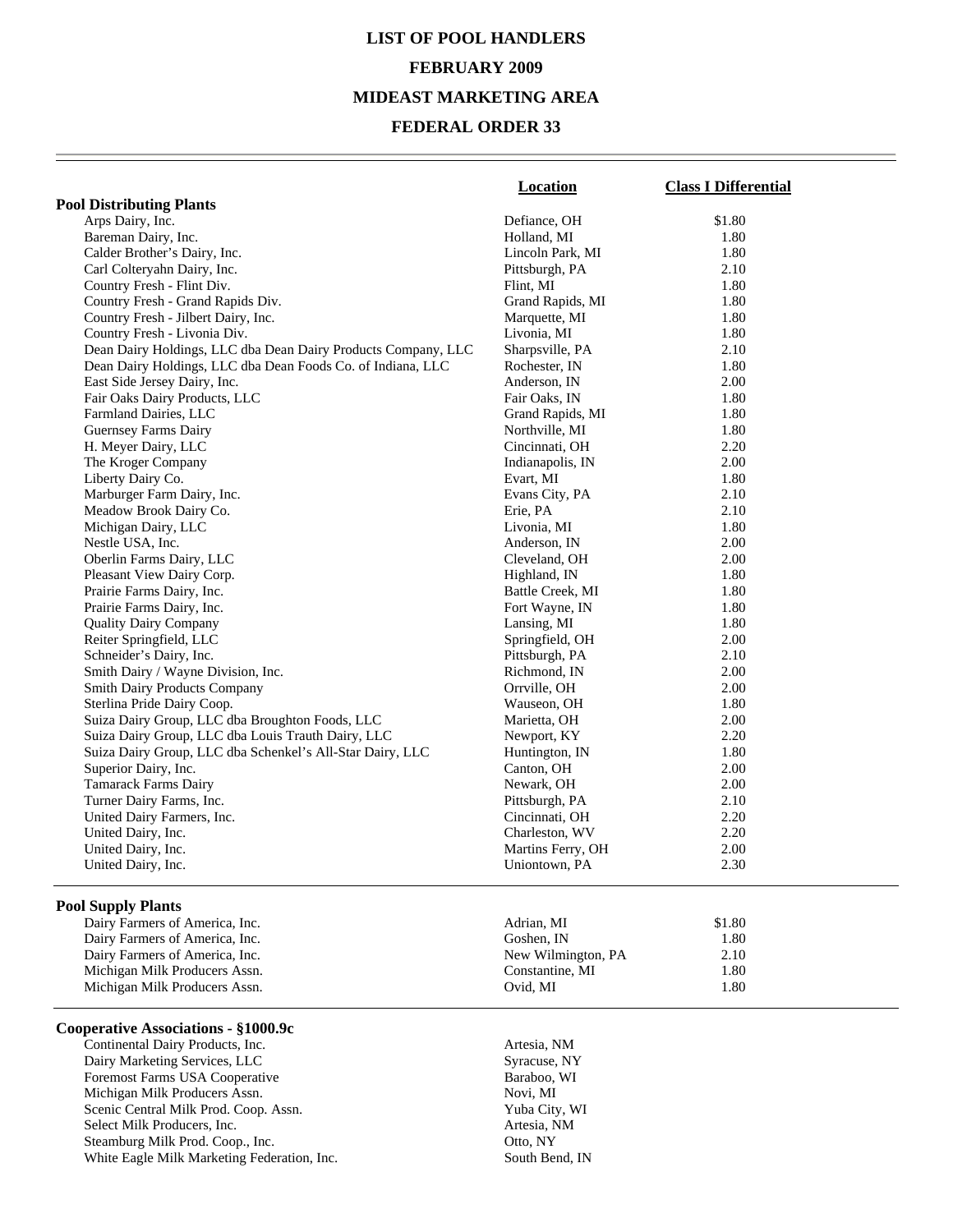# **LIST OF POOL HANDLERS MARCH 2009 MIDEAST MARKETING AREA**

### **FEDERAL ORDER 33**

|                                                               | Location          | <b>Class I Differential</b> |
|---------------------------------------------------------------|-------------------|-----------------------------|
| <b>Pool Distributing Plants</b>                               |                   |                             |
| Arps Dairy, Inc.                                              | Defiance, OH      | \$1.80                      |
| Bareman Dairy, Inc.                                           | Holland, MI       | 1.80                        |
| Calder Brother's Dairy, Inc.                                  | Lincoln Park, MI  | 1.80                        |
| Carl Colteryahn Dairy, Inc.                                   | Pittsburgh, PA    | 2.10                        |
| Country Fresh - Flint Div.                                    | Flint, MI         | 1.80                        |
| Country Fresh - Grand Rapids Div.                             | Grand Rapids, MI  | 1.80                        |
| Country Fresh - Jilbert Dairy, Inc.                           | Marquette, MI     | 1.80                        |
| Country Fresh - Livonia Div.                                  | Livonia, MI       | 1.80                        |
| Dean Dairy Holdings, LLC dba Dean Dairy Products Company, LLC | Sharpsville, PA   | 2.10                        |
| Dean Dairy Holdings, LLC dba Dean Foods Co. of Indiana, LLC   | Rochester, IN     | 1.80                        |
| East Side Jersey Dairy, Inc.                                  | Anderson, IN      | 2.00                        |
| Fair Oaks Dairy Products, LLC                                 | Fair Oaks, IN     | 1.80                        |
| Farmland Dairies, LLC                                         | Grand Rapids, MI  | 1.80                        |
| Guernsey Farms Dairy                                          | Northville, MI    | 1.80                        |
| H. Meyer Dairy, LLC                                           | Cincinnati, OH    | 2.20                        |
| The Kroger Company                                            | Indianapolis, IN  | 2.00                        |
| Liberty Dairy Co.                                             | Evart, MI         | 1.80                        |
| Marburger Farm Dairy, Inc.                                    | Evans City, PA    | 2.10                        |
| Meadow Brook Dairy Co.                                        | Erie, PA          | 2.10                        |
| Michigan Dairy, LLC                                           | Livonia, MI       | 1.80                        |
| Nestle USA, Inc.                                              | Anderson, IN      | 2.00                        |
| Oberlin Farms Dairy, LLC                                      | Cleveland, OH     | 2.00                        |
| Pleasant View Dairy Corp.                                     | Highland, IN      | 1.80                        |
| Prairie Farms Dairy, Inc.                                     | Battle Creek, MI  | 1.80                        |
| Prairie Farms Dairy, Inc.                                     | Fort Wayne, IN    | 1.80                        |
| Quality Dairy Company                                         | Lansing, MI       | 1.80                        |
| Reiter Springfield, LLC                                       | Springfield, OH   | 2.00                        |
| Schneider's Dairy, Inc.                                       | Pittsburgh, PA    | 2.10                        |
| Smith Dairy / Wayne Division, Inc.                            | Richmond, IN      | 2.00                        |
| Smith Dairy Products Company                                  | Orrville, OH      | 2.00                        |
| Sterlina Pride Dairy Coop.                                    | Wauseon, OH       | 1.80                        |
| Suiza Dairy Group, LLC dba Broughton Foods, LLC               | Marietta, OH      | 2.00                        |
| Suiza Dairy Group, LLC dba Louis Trauth Dairy, LLC            | Newport, KY       | 2.20                        |
| Suiza Dairy Group, LLC dba Schenkel's All-Star Dairy, LLC     | Huntington, IN    | 1.80                        |
| Superior Dairy, Inc.                                          | Canton, OH        | 2.00                        |
| <b>Tamarack Farms Dairy</b>                                   | Newark, OH        | 2.00                        |
| Turner Dairy Farms, Inc.                                      | Pittsburgh, PA    | 2.10                        |
| United Dairy Farmers, Inc.                                    | Cincinnati, OH    | 2.20                        |
| United Dairy, Inc.                                            | Charleston, WV    | 2.20                        |
| United Dairy, Inc.                                            | Martins Ferry, OH | 2.00                        |
| United Dairy, Inc.                                            | Uniontown, PA     | 2.30                        |
|                                                               |                   |                             |
| <b>Pool Supply Plants</b>                                     |                   |                             |
| Dairy Farmers of America, Inc.                                | Adrian, MI        | \$1.80                      |
| Dairy Farmers of America, Inc.                                | Goshen, IN        | 1.80                        |

Michigan Milk Producers Assn.

#### **Cooperative Associations - §1000.9c**

Continental Dairy Products, Inc.<br>
Dairy Marketing Services, LLC<br>
Syracuse, NY Dairy Marketing Services, LLC<br>
Foremost Farms USA Cooperative<br>
Baraboo, WI Foremost Farms USA Cooperative Michigan Milk Producers Assn. Novi, MI Organic Valley / CROPP Cooperative LaFarge, WI Scenic Central Milk Prod. Coop. Assn. Yuba City, WI<br>Select Milk Producers, Inc. Artesia, NM Select Milk Producers, Inc. Steamburg Milk Prod. Coop., Inc. Coop., Coop., 2011 01:00 NY White Eagle Milk Marketing Federation, Inc. South Bend, IN

Dairy Farmers of America, Inc.<br>
Michigan Milk Producers Assn. (1899) 1.80<br>
2.10<br>
2.10<br>
2.10<br>
2.10<br>
2.10<br>
2.10<br>
2.10<br>
2.10<br>
2.10<br>
2.10 Michigan Milk Producers Assn. 1.80<br>
Michigan Milk Producers Assn. 1.80<br>
2.80<br>
2.80<br>
2.80<br>
2.90<br>
2.90<br>
2.90<br>
2.90<br>
2.90<br>
2.90<br>
2.90<br>
2.90<br>
2.90<br>
2.91<br>
2.90<br>
2.91<br>
2.91<br>
3.91<br>
3.91<br>
3.91<br>
3.91<br>
3.91<br>
3.91<br>
3.91<br>
3.91<br>
3.91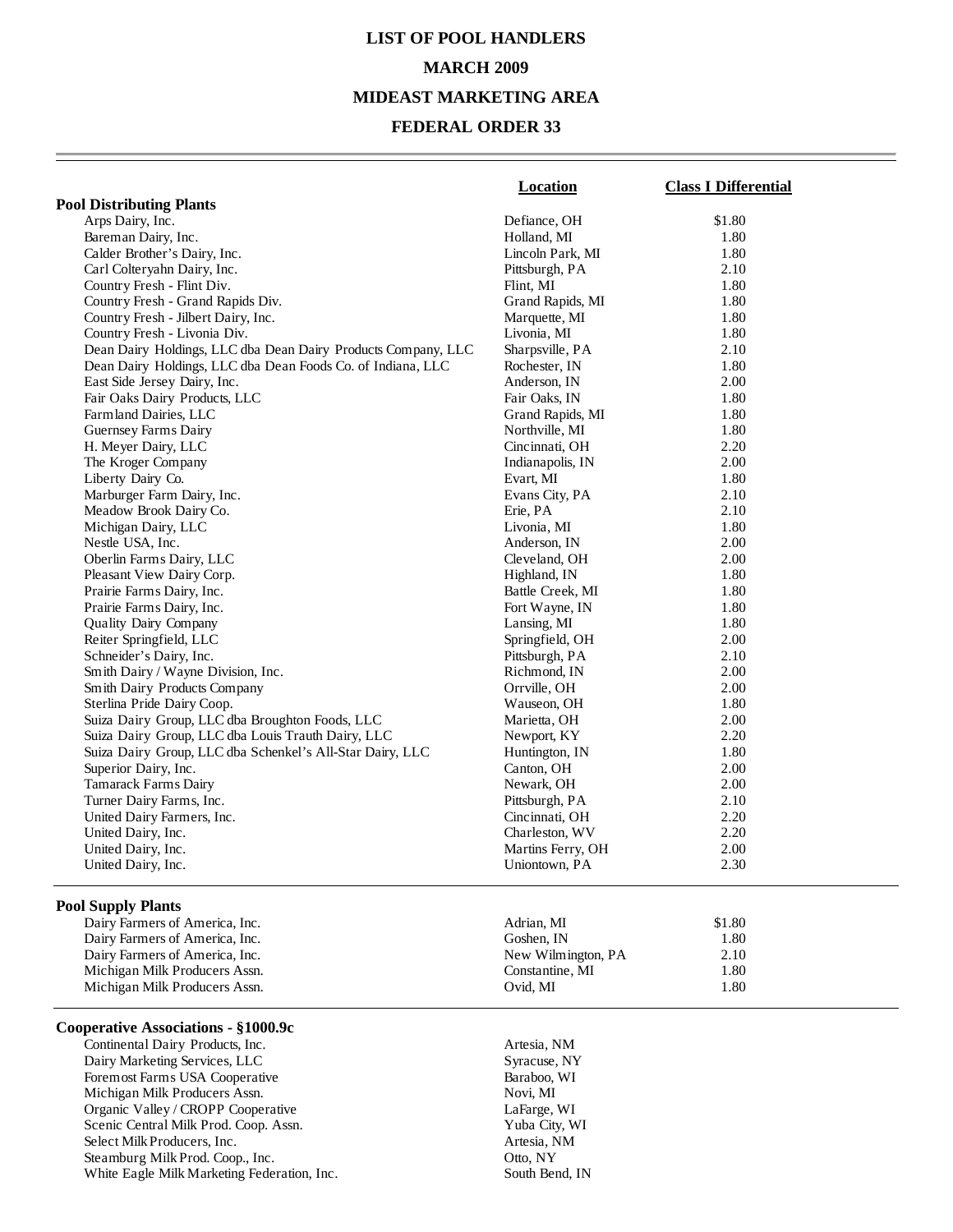# **LIST OF POOL HANDLERS APRIL 2009**

#### **MIDEAST MARKETING AREA**

## **FEDERAL ORDER 33**

|                                                               | Location          | <b>Class I Differential</b> |
|---------------------------------------------------------------|-------------------|-----------------------------|
| <b>Pool Distributing Plants</b>                               |                   |                             |
| Arps Dairy, Inc.                                              | Defiance, OH      | \$1.80                      |
| Bareman Dairy, Inc.                                           | Holland, MI       | 1.80                        |
| Calder Brother's Dairy, Inc.                                  | Lincoln Park, MI  | 1.80                        |
| Carl Colteryahn Dairy, Inc.                                   | Pittsburgh, PA    | 2.10                        |
| Country Fresh - Flint Div.                                    | Flint, MI         | 1.80                        |
| Country Fresh - Grand Rapids Div.                             | Grand Rapids, MI  | 1.80                        |
| Country Fresh - Jilbert Dairy, Inc.                           | Marquette, MI     | 1.80                        |
| Country Fresh - Livonia Div.                                  | Livonia, MI       | 1.80                        |
| Dean Dairy Holdings, LLC dba Dean Dairy Products Company, LLC | Sharpsville, PA   | 2.10                        |
| Dean Dairy Holdings, LLC dba Dean Foods Co. of Indiana, LLC   | Rochester, IN     | 1.80                        |
| East Side Jersey Dairy, Inc.                                  | Anderson, IN      | 2.00                        |
| Fair Oaks Dairy Products, LLC                                 | Fair Oaks, IN     | 1.80                        |
| Farmland Dairies, LLC                                         | Grand Rapids, MI  | 1.80                        |
| Guernsey Farms Dairy                                          | Northville, MI    | 1.80                        |
| H. Meyer Dairy, LLC                                           | Cincinnati, OH    | 2.20                        |
| The Kroger Company                                            | Indianapolis, IN  | 2.00                        |
| Liberty Dairy Co.                                             | Evart, MI         | 1.80                        |
| Marburger Farm Dairy, Inc.                                    | Evans City, PA    | 2.10                        |
| Meadow Brook Dairy Co.                                        | Erie, PA          | 2.10                        |
| Michigan Dairy, LLC                                           | Livonia, MI       | 1.80                        |
| Nestle USA, Inc.                                              | Anderson, IN      | 2.00                        |
|                                                               |                   | 2.00                        |
| Oberlin Farms Dairy, LLC                                      | Cleveland, OH     |                             |
| Pleasant View Dairy Corp.                                     | Highland, IN      | 1.80                        |
| Prairie Farms Dairy, Inc.                                     | Battle Creek, MI  | 1.80                        |
| Prairie Farms Dairy, Inc.                                     | Fort Wayne, IN    | 1.80                        |
| Quality Dairy Company                                         | Lansing, MI       | 1.80                        |
| Reiter Springfield, LLC                                       | Springfield, OH   | 2.00                        |
| Schneider's Dairy, Inc.                                       | Pittsburgh, PA    | 2.10                        |
| Smith Dairy / Wayne Division, Inc.                            | Richmond, IN      | 2.00                        |
| Smith Dairy Products Company                                  | Orrville, OH      | 2.00                        |
| Sterlina Pride Dairy Coop.                                    | Wauseon, OH       | 1.80                        |
| Suiza Dairy Group, LLC dba Broughton Foods, LLC               | Marietta, OH      | 2.00                        |
| Suiza Dairy Group, LLC dba Louis Trauth Dairy, LLC            | Newport, KY       | 2.20                        |
| Suiza Dairy Group, LLC dba Schenkel's All-Star Dairy, LLC     | Huntington, IN    | 1.80                        |
| Superior Dairy, Inc.                                          | Canton, OH        | 2.00                        |
| Tamarack Farms Dairy                                          | Newark, OH        | 2.00                        |
| Turner Dairy Farms, Inc.                                      | Pittsburgh, PA    | 2.10                        |
| United Dairy Farmers, Inc.                                    | Cincinnati, OH    | 2.20                        |
| United Dairy, Inc.                                            | Charleston, WV    | 2.20                        |
| United Dairy, Inc.                                            | Martins Ferry, OH | 2.00                        |
| United Dairy, Inc.                                            | Uniontown, PA     | 2.30                        |
| <b>Pool Supply Plants</b>                                     |                   |                             |
| Dairy Farmers of America, Inc.                                | Adrian, MI        | \$1.80                      |
| Dairy Farmers of America, Inc.                                | Goshen, IN        | 1.80                        |

Michigan Milk Producers Assn.

#### **Cooperative Associations - §1000.9c**

Continental Dairy Products, Inc.<br>
Dairy Marketing Services, LLC<br>
Syracuse, NY Dairy Marketing Services, LLC<br>
Foremost Farms USA Cooperative<br>
Baraboo, WI Foremost Farms USA Cooperative Michigan Milk Producers Assn. Novi, MI Organic Valley / CROPP Cooperative LaFarge, WI Scenic Central Milk Prod. Coop. Assn. Yuba City, Yuba City, Steamburg Milk Prod. Coop., Inc. (2002) Steamburg Milk Prod. Coop., Inc. White Eagle Milk Marketing Federation, Inc. South Bend, IN

Dairy Farmers of America, Inc.<br>
Michigan Milk Producers Assn. (1899) 1.80<br>
2.10<br>
2.10<br>
2.10<br>
2.10<br>
2.10<br>
2.10<br>
2.10<br>
2.10<br>
2.10 Michigan Milk Producers Assn. 1.80<br>
Michigan Milk Producers Assn. 1.80<br>
2.80<br>
2.80<br>
2.80<br>
2.90<br>
2.90<br>
2.90<br>
2.90<br>
2.90<br>
2.90<br>
2.90<br>
2.90<br>
2.90<br>
2.91<br>
2.90<br>
2.91<br>
2.91<br>
3.91<br>
3.91<br>
3.91<br>
3.91<br>
3.91<br>
3.91<br>
3.91<br>
3.91<br>
3.91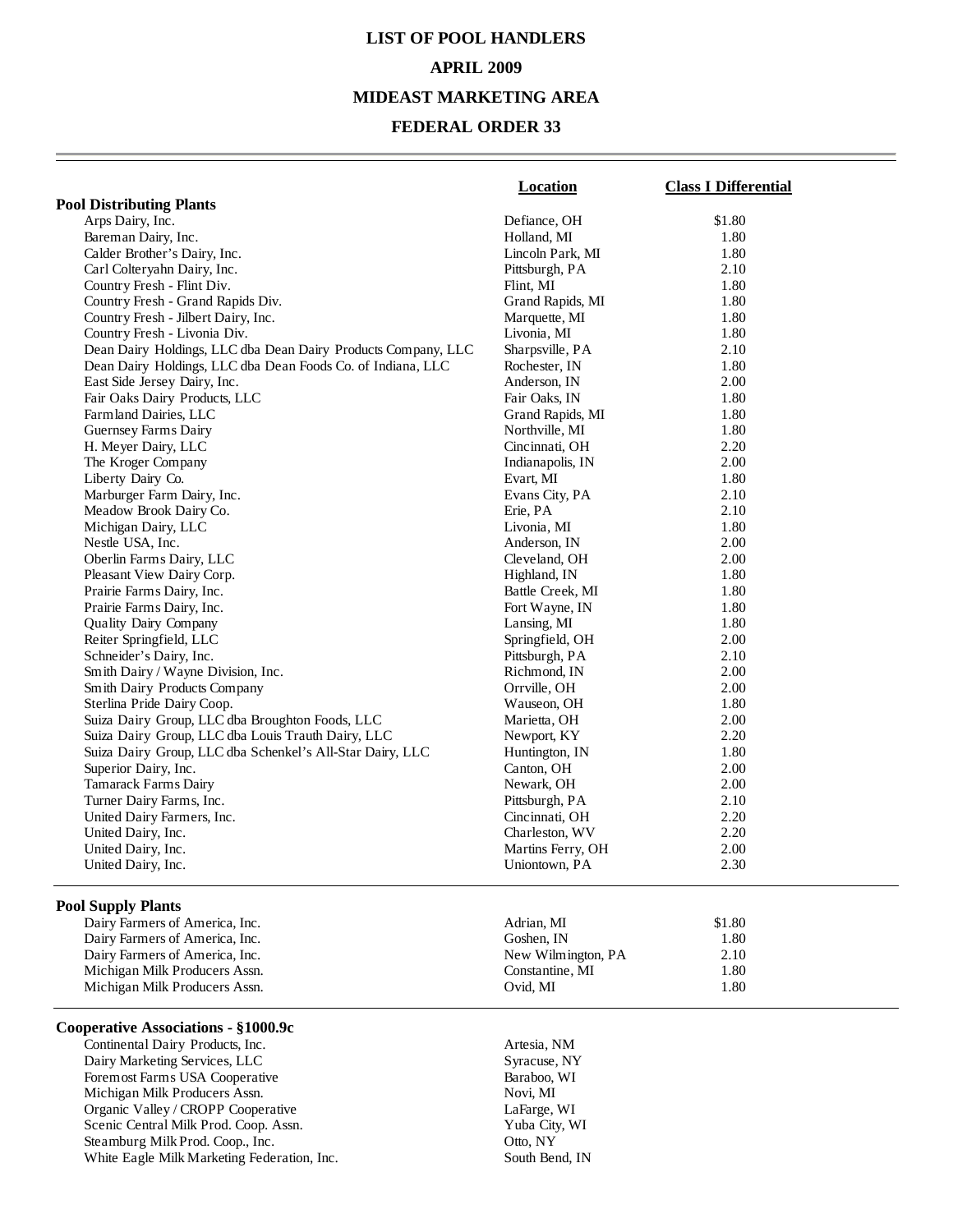# **LIST OF POOL HANDLERS MAY 2009 MIDEAST MARKETING AREA**

## **FEDERAL ORDER 33**

|                                                               | <b>Location</b>    | <b>Class I Differential</b> |
|---------------------------------------------------------------|--------------------|-----------------------------|
| <b>Pool Distributing Plants</b>                               |                    |                             |
| Arps Dairy, Inc.                                              | Defiance, OH       | \$1.80                      |
| Bareman Dairy, Inc.                                           | Holland, MI        | 1.80                        |
| Calder Brother's Dairy, Inc.                                  | Lincoln Park, MI   | 1.80                        |
| Carl Colteryahn Dairy, Inc.                                   | Pittsburgh, PA     | 2.10                        |
| Country Fresh - Flint Div.                                    | Flint, MI          | 1.80                        |
| Country Fresh - Grand Rapids Div.                             | Grand Rapids, MI   | 1.80                        |
| Country Fresh - Jilbert Dairy, Inc.                           | Marquette, MI      | 1.80                        |
| Country Fresh - Livonia Div.                                  | Livonia, MI        | 1.80                        |
| Dean Dairy Holdings, LLC dba Dean Dairy Products Company, LLC | Sharpsville, PA    | 2.10                        |
| Dean Dairy Holdings, LLC dba Dean Foods Co. of Indiana, LLC   | Rochester, IN      | 1.80                        |
| East Side Jersey Dairy, Inc.                                  | Anderson, IN       | 2.00                        |
| Fair Oaks Dairy Products, LLC                                 | Fair Oaks, IN      | 1.80                        |
| Farmland Dairies, LLC                                         | Grand Rapids, MI   | 1.80                        |
| Guernsey Farms Dairy                                          | Northville, MI     | 1.80                        |
| H. Meyer Dairy, LLC                                           | Cincinnati, OH     | 2.20                        |
| The Kroger Company                                            | Indianapolis, IN   | 2.00                        |
| Liberty Dairy Co.                                             | Evart, MI          | 1.80                        |
| Marburger Farm Dairy, Inc.                                    | Evans City, PA     | 2.10                        |
| Meadow Brook Dairy Co.                                        | Erie, PA           | 2.10                        |
| Michigan Dairy, LLC                                           | Livonia, MI        | 1.80                        |
| Nestle USA, Inc.                                              | Anderson, IN       | 2.00                        |
| Oberlin Farms Dairy, LLC                                      | Cleveland, OH      | 2.00                        |
| Pleasant View Dairy Corp.                                     | Highland, IN       | 1.80                        |
| Prairie Farms Dairy, Inc.                                     | Battle Creek, MI   | 1.80                        |
| Prairie Farms Dairy, Inc.                                     | Fort Wayne, IN     | 1.80                        |
| Quality Dairy Company                                         | Lansing, MI        | 1.80                        |
| Reiter Springfield, LLC                                       | Springfield, OH    | 2.00                        |
| Schneider's Dairy, Inc.                                       | Pittsburgh, PA     | 2.10                        |
| Smith Dairy / Wayne Division, Inc.                            | Richmond, IN       | 2.00                        |
| Smith Dairy Products Company                                  | Orrville, OH       | 2.00                        |
| Sterlina Pride Dairy Coop.                                    | Wauseon, OH        | 1.80                        |
| Suiza Dairy Group, LLC dba Broughton Foods, LLC               | Marietta, OH       | 2.00                        |
| Suiza Dairy Group, LLC dba Louis Trauth Dairy, LLC            | Newport, KY        | 2.20                        |
| Suiza Dairy Group, LLC dba Schenkel's All-Star Dairy, LLC     | Huntington, IN     | 1.80                        |
| Superior Dairy, Inc.                                          | Canton, OH         | 2.00                        |
| Tamarack Farms Dairy                                          | Newark, OH         | 2.00                        |
| Turner Dairy Farms, Inc.                                      | Pittsburgh, PA     | 2.10                        |
| United Dairy Farmers, Inc.                                    | Cincinnati, OH     | 2.20                        |
| United Dairy, Inc.                                            | Charleston, WV     | 2.20                        |
| United Dairy, Inc.                                            | Martins Ferry, OH  | 2.00                        |
| United Dairy, Inc.                                            | Uniontown, PA      | 2.30                        |
| <b>Western Quality Foods</b>                                  | Cedar City, UT     | 1.60                        |
| <b>Pool Supply Plants</b>                                     |                    |                             |
| Dairy Farmers of America, Inc.                                | Adrian, MI         | \$1.80                      |
| Dairy Farmers of America, Inc.                                | Goshen, IN         | 1.80                        |
| Dairy Farmers of America, Inc.                                | New Wilmington, PA | 2.10                        |
| Michigan Milk Producers Assn.                                 | Constantine, MI    | 1.80                        |
| Michigan Milk Producers Assn.                                 | Ovid, MI           | 1.80                        |
|                                                               |                    |                             |

## **Cooperative Associations - §1000.9c**

Continental Dairy Products, Inc.<br>
Dairy Marketing Services, LLC<br>
Syracuse, NY Dairy Marketing Services, LLC Foremost Farms USA Cooperative Baraboo, WI Michigan Milk Producers Assn. Novi, MI Organic Valley / CROPP Cooperative LaFarge, WI<br>
Scenic Central Milk Prod. Coop. Assn. Yuba City, WI Scenic Central Milk Prod. Coop. Assn. Yuba City, Yuba City, Steamburg Milk Prod. Coop., Inc. Otto, NY Steamburg Milk Prod. Coop., Inc. White Eagle Milk Marketing Federation, Inc. South Bend, IN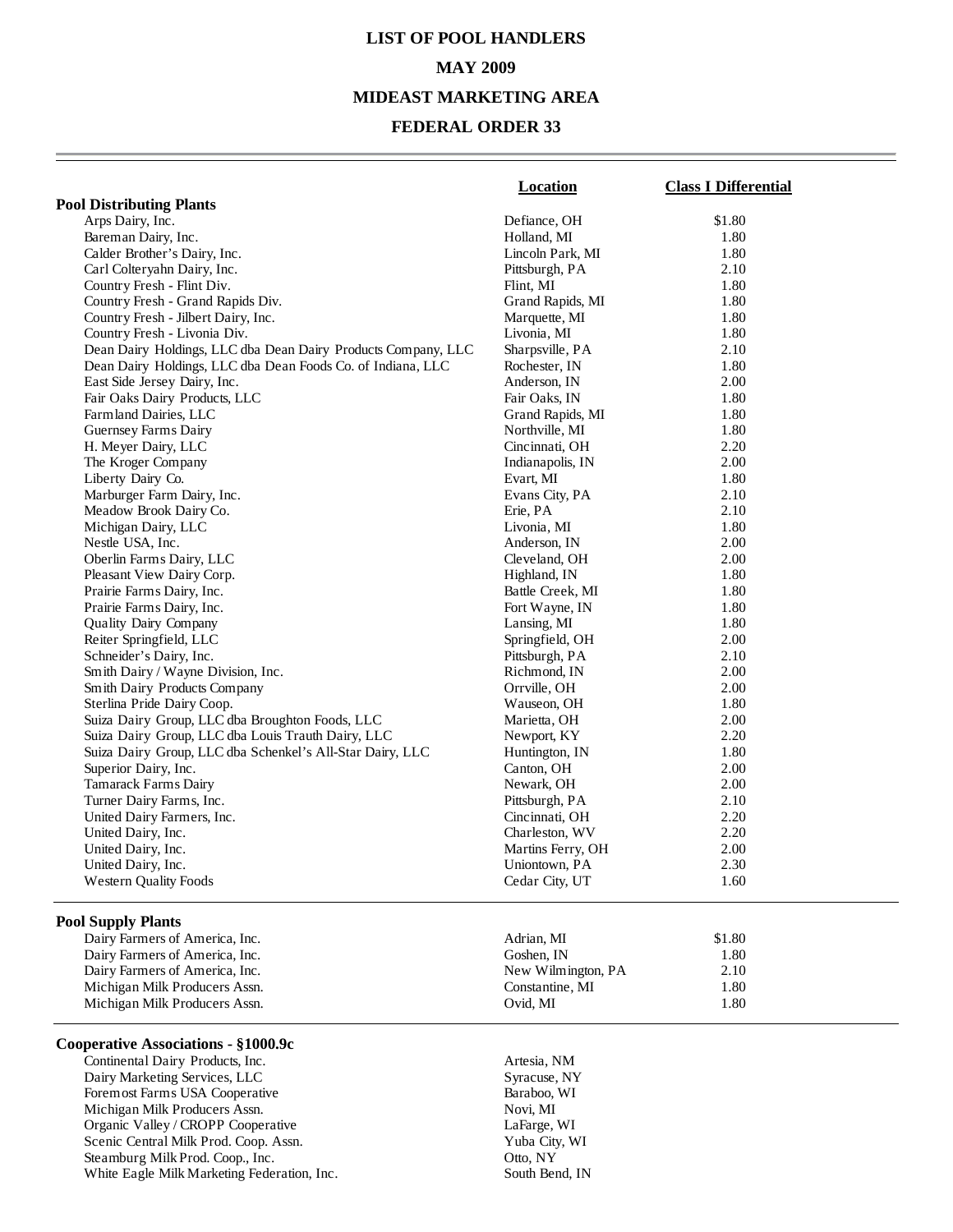## **LIST OF POOL HANDLERS JUNE 2009 MIDEAST MARKETING AREA**

#### **FEDERAL ORDER 33**

|                                                               | Location          | <b>Class I Differential</b> |
|---------------------------------------------------------------|-------------------|-----------------------------|
| <b>Pool Distributing Plants</b>                               |                   |                             |
| Arps Dairy, Inc.                                              | Defiance, OH      | \$1.80                      |
| Bareman Dairy, Inc.                                           | Holland, MI       | 1.80                        |
| Calder Brother's Dairy, Inc.                                  | Lincoln Park, MI  | 1.80                        |
| Carl Colteryahn Dairy, Inc.                                   | Pittsburgh, PA    | 2.10                        |
| Country Fresh - Flint Div.                                    | Flint, MI         | 1.80                        |
| Country Fresh - Grand Rapids Div.                             | Grand Rapids, MI  | 1.80                        |
| Country Fresh - Jilbert Dairy, Inc.                           | Marquette, MI     | 1.80                        |
| Country Fresh - Livonia Div.                                  | Livonia, MI       | 1.80                        |
| Dean Dairy Holdings, LLC dba Dean Dairy Products Company, LLC | Sharpsville, PA   | 2.10                        |
| Dean Dairy Holdings, LLC dba Dean Foods Co. of Indiana, LLC   | Rochester, IN     | 1.80                        |
| East Side Jersey Dairy, Inc.                                  | Anderson, IN      | 2.00                        |
| Farmland Dairies, LLC                                         | Grand Rapids, MI  | 1.80                        |
| Guernsey Farms Dairy                                          | Northville, MI    | 1.80                        |
| H. Meyer Dairy, LLC                                           | Cincinnati, OH    | 2.20                        |
| The Kroger Company                                            | Indianapolis, IN  | 2.00                        |
| Liberty Dairy Co.                                             | Evart, MI         | 1.80                        |
| Marburger Farm Dairy, Inc.                                    | Evans City, PA    | 2.10                        |
| Meadow Brook Dairy Co.                                        | Erie, PA          | 2.10                        |
| Michigan Dairy, LLC                                           | Livonia, MI       | 1.80                        |
| Nestle USA, Inc.                                              | Anderson, IN      | 2.00                        |
| Oberlin Farms Dairy, LLC                                      | Cleveland, OH     | 2.00                        |
| Pleasant View Dairy Corp.                                     | Highland, IN      | 1.80                        |
| Prairie Farms Dairy, Inc.                                     | Battle Creek, MI  | 1.80                        |
| Prairie Farms Dairy, Inc.                                     | Fort Wayne, IN    | 1.80                        |
| <b>Quality Dairy Company</b>                                  | Lansing, MI       | 1.80                        |
| Reiter Springfield, LLC                                       | Springfield, OH   | 2.00                        |
| Schneider's Dairy, Inc.                                       | Pittsburgh, PA    | 2.10                        |
| Smith Dairy / Wayne Division, Inc.                            | Richmond, IN      | 2.00                        |
| <b>Smith Dairy Products Company</b>                           | Orrville, OH      | 2.00                        |
| Sterlina Pride Dairy Coop.                                    | Wauseon, OH       | 1.80                        |
| Suiza Dairy Group, LLC dba Broughton Foods, LLC               | Marietta, OH      | 2.00                        |
| Suiza Dairy Group, LLC dba Louis Trauth Dairy, LLC            | Newport, KY       | 2.20                        |
| Suiza Dairy Group, LLC dba Schenkel's All-Star Dairy, LLC     | Huntington, IN    | 1.80                        |
| Superior Dairy, Inc.                                          | Canton, OH        | 2.00                        |
| <b>Tamarack Farms Dairy</b>                                   | Newark, OH        | 2.00                        |
| Turner Dairy Farms, Inc.                                      | Pittsburgh, PA    | 2.10                        |
| United Dairy Farmers, Inc.                                    | Cincinnati, OH    | 2.20                        |
| United Dairy, Inc.                                            | Charleston, WV    | 2.20                        |
| United Dairy, Inc.                                            | Martins Ferry, OH | 2.00                        |
| United Dairy, Inc.                                            | Uniontown, PA     | 2.30                        |
| <b>Western Quality Foods</b>                                  | Cedar City, UT    | 1.60                        |
|                                                               |                   |                             |
| <b>Pool Supply Plants</b>                                     |                   |                             |
| Dairy Farmers of America, Inc.                                | Adrian, MI        | \$1.80                      |

Michigan Milk Producers Assn.

#### **Cooperative Associations - §1000.9c**

Continental Dairy Products, Inc.<br>
Dairy Marketing Services, LLC<br>
Syracuse, NY Dairy Marketing Services, LLC<br>
Foremost Farms USA Cooperative<br>
Baraboo, WI Foremost Farms USA Cooperative Michigan Milk Producers Assn. Novi, MI Organic Valley / CROPP Cooperative LaFarge, WI Scenic Central Milk Prod. Coop. Assn. Steamburg Milk Prod. Coop., Inc. Otto, NY White Eagle Milk Marketing Federation, Inc. South Bend, IN

Dairy Farmers of America, Inc. (1.80) Coshen, IN and Solid Report of America, Inc. (1.80) Dairy Farmers of America, Inc. (2.10) 2.10 Dairy Farmers of America, Inc.<br>
Michigan Milk Producers Assn.<br>
1.80<br>
2.10<br>
2.10<br>
2.10<br>
2.10<br>
2.10<br>
2.10<br>
2.10<br>
2.10<br>
2.10 Michigan Milk Producers Assn. (a) 1.80 (a) 1.80 (a) 1.80 (a) 1.80 (b) 1.80 (b) 1.80 (b) 1.80 (c) 1.80 (b) 1.80 (c) 1.80 (c) 1.80 (c) 1.80 (c) 1.80 (c) 1.80 (c) 1.80 (c) 1.80 (c) 1.80 (c) 1.80 (c) 1.80 (c) 1.80 (c) 1.80 (c)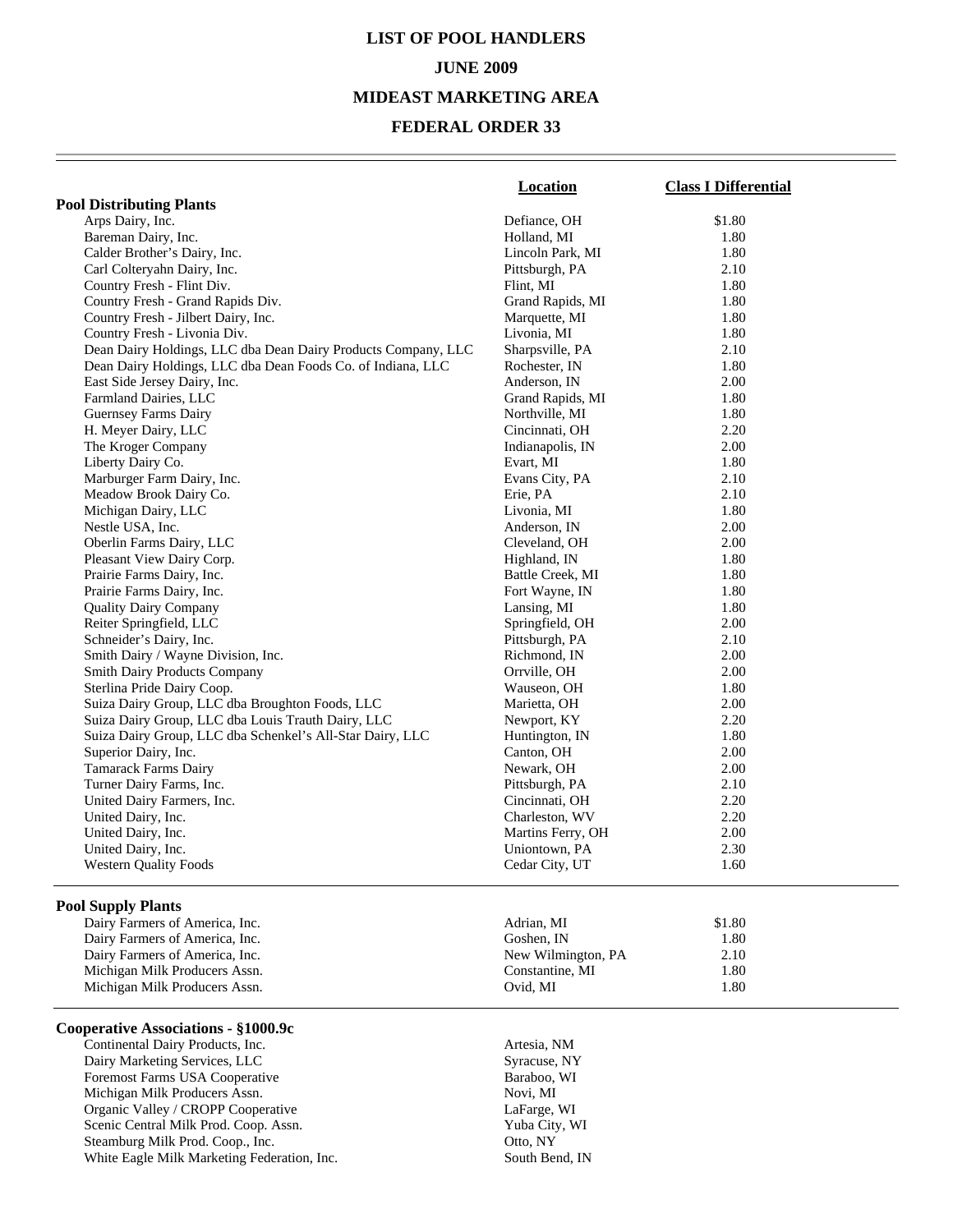# **LIST OF POOL HANDLERS JULY 2009 MIDEAST MARKETING AREA**

## **FEDERAL ORDER 33**

|                                                               | <b>Location</b>    | <b>Class I Differential</b> |
|---------------------------------------------------------------|--------------------|-----------------------------|
| <b>Pool Distributing Plants</b>                               |                    |                             |
| Arps Dairy, Inc.                                              | Defiance, OH       | \$1.80                      |
| Bareman Dairy, Inc.                                           | Holland, MI        | 1.80                        |
| Calder Brother's Dairy, Inc.                                  | Lincoln Park, MI   | 1.80                        |
| Carl Colteryahn Dairy, Inc.                                   | Pittsburgh, PA     | 2.10                        |
| Country Fresh - Flint Div.                                    | Flint, MI          | 1.80                        |
| Country Fresh - Grand Rapids Div.                             | Grand Rapids, MI   | 1.80                        |
| Country Fresh - Jilbert Dairy, Inc.                           | Marquette, MI      | 1.80                        |
| Country Fresh - Livonia Div.                                  | Livonia, MI        | 1.80                        |
| Dean Dairy Holdings, LLC dba Dean Dairy Products Company, LLC | Sharpsville, PA    | 2.10                        |
| Dean Dairy Holdings, LLC dba Dean Foods Co. of Indiana, LLC   | Rochester, IN      | 1.80                        |
| East Side Jersey Dairy, Inc.                                  | Anderson, IN       | 2.00                        |
| Fair Oaks Dairy Products, LLC                                 | Fair Oaks, IN      | 1.80                        |
| Farmland Dairies, LLC                                         | Grand Rapids, MI   | 1.80                        |
| Guernsey Farms Dairy                                          | Northville, MI     | 1.80                        |
| H. Meyer Dairy, LLC                                           | Cincinnati, OH     | 2.20                        |
| The Kroger Company                                            | Indianapolis, IN   | 2.00                        |
| Liberty Dairy Co.                                             | Evart, MI          | 1.80                        |
| Marburger Farm Dairy, Inc.                                    | Evans City, PA     | 2.10                        |
| Meadow Brook Dairy Co.                                        | Erie, PA           | 2.10                        |
| Michigan Dairy, LLC                                           | Livonia, MI        | 1.80                        |
| Nestle USA, Inc.                                              | Anderson, IN       | 2.00                        |
| Oberlin Farms Dairy, LLC                                      | Cleveland, OH      | 2.00                        |
| Pleasant View Dairy Corp.                                     | Highland, IN       | 1.80                        |
| Prairie Farms Dairy, Inc.                                     | Battle Creek, MI   | 1.80                        |
| Prairie Farms Dairy, Inc.                                     | Fort Wayne, IN     | 1.80                        |
| <b>Quality Dairy Company</b>                                  | Lansing, MI        | 1.80                        |
| Reiter Springfield, LLC                                       | Springfield, OH    | 2.00                        |
| Schneider's Dairy, Inc.                                       | Pittsburgh, PA     | 2.10                        |
| Smith Dairy / Wayne Division, Inc.                            | Richmond, IN       | 2.00                        |
| <b>Smith Dairy Products Company</b>                           | Orrville, OH       | 2.00                        |
| Sterlina Pride Dairy Coop.                                    | Wauseon, OH        | 1.80                        |
| Suiza Dairy Group, LLC dba Broughton Foods, LLC               | Marietta, OH       | 2.00                        |
| Suiza Dairy Group, LLC dba Louis Trauth Dairy, LLC            |                    | 2.20                        |
|                                                               | Newport, KY        |                             |
| Suiza Dairy Group, LLC dba Schenkel's All-Star Dairy, LLC     | Huntington, IN     | 1.80<br>2.00                |
| Superior Dairy, Inc.                                          | Canton, OH         |                             |
| <b>Tamarack Farms Dairy</b>                                   | Newark, OH         | 2.00                        |
| Turner Dairy Farms, Inc.                                      | Pittsburgh, PA     | 2.10                        |
| United Dairy Farmers, Inc.                                    | Cincinnati, OH     | 2.20                        |
| United Dairy, Inc.                                            | Charleston, WV     | 2.20                        |
| United Dairy, Inc.                                            | Martins Ferry, OH  | 2.00                        |
| United Dairy, Inc.                                            | Uniontown, PA      | 2.30                        |
| <b>Western Quality Foods</b>                                  | Cedar City, UT     | 1.60                        |
| <b>Pool Supply Plants</b>                                     |                    |                             |
| Dairy Farmers of America, Inc.                                | Adrian, MI         | \$1.80                      |
| Dairy Farmers of America, Inc.                                | Goshen, IN         | 1.80                        |
| Dairy Farmers of America, Inc.                                | New Wilmington, PA | 2.10                        |
| Michigan Milk Producers Assn.                                 | Constantine, MI    | 1.80                        |
| Michigan Milk Producers Assn.                                 | Ovid, MI           | 1.80                        |

### **Cooperative Associations - §1000.9c**

Continental Dairy Products, Inc.<br>
Dairy Marketing Services, LLC<br>
Syracuse, NY Dairy Marketing Services, LLC Foremost Farms USA Cooperative Baraboo, WI Michigan Milk Producers Assn. Novi, MI Organic Valley / CROPP Cooperative LaFarge, WI Scenic Central Milk Prod. Coop. Assn. Yuba City, WI Steamburg Milk Prod. Coop., Inc. 0010 0010, NY White Eagle Milk Marketing Federation, Inc. South Bend, IN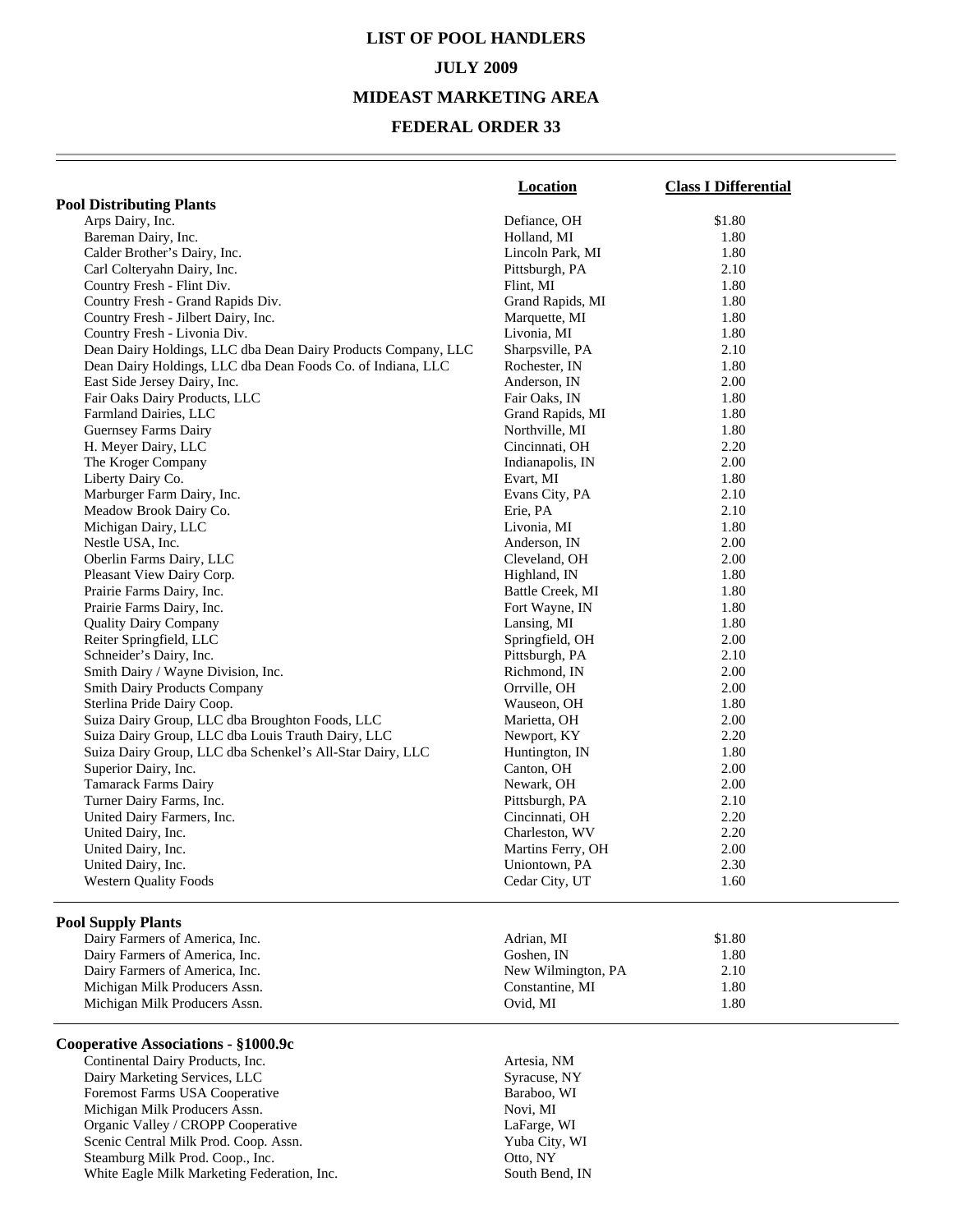## **LIST OF POOL HANDLERS**

#### **AUGUST 2009**

#### **MIDEAST MARKETING AREA**

## **FEDERAL ORDER 33**

|                                                               | <b>Location</b>                    | <b>Class I Differential</b> |
|---------------------------------------------------------------|------------------------------------|-----------------------------|
| <b>Pool Distributing Plants</b>                               |                                    |                             |
| Arps Dairy, Inc.                                              | Defiance, OH                       | \$1.80                      |
| Bareman Dairy, Inc.                                           | Holland, MI                        | 1.80                        |
| Calder Brother's Dairy, Inc.                                  | Lincoln Park, MI                   | 1.80                        |
| Carl Colteryahn Dairy, Inc.                                   | Pittsburgh, PA                     | 2.10                        |
| Country Fresh - Flint Div.                                    | Flint, MI                          | 1.80                        |
| Country Fresh - Grand Rapids Div.                             | Grand Rapids, MI                   | 1.80                        |
| Country Fresh - Jilbert Dairy, Inc.                           | Marquette, MI                      | 1.80                        |
| Country Fresh - Livonia Div.                                  | Livonia, MI                        | 1.80                        |
| Dean Dairy Holdings, LLC dba Dean Dairy Products Company, LLC | Sharpsville, PA                    | 2.10                        |
| Dean Dairy Holdings, LLC dba Dean Foods Co. of Indiana, LLC   | Rochester, IN                      | 1.80                        |
| East Side Jersey Dairy, Inc.                                  | Anderson, IN                       | 2.00                        |
| Fair Oaks Dairy Products, LLC                                 | Fair Oaks, IN                      | 1.80                        |
| Farmland Dairies, LLC                                         | Grand Rapids, MI                   | 1.80                        |
| Guernsey Farms Dairy<br>H. Meyer Dairy, LLC                   | Northville, MI<br>Cincinnati, OH   | 1.80<br>2.20                |
| The Kroger Company                                            | Indianapolis, IN                   | 2.00                        |
| Liberty Dairy Co.                                             | Evart, MI                          | 1.80                        |
| Marburger Farm Dairy, Inc.                                    | Evans City, PA                     | 2.10                        |
| Meadow Brook Dairy Co.                                        | Erie, PA                           | 2.10                        |
| Michigan Dairy, LLC                                           | Livonia, MI                        | 1.80                        |
| Nestle USA, Inc.                                              | Anderson, IN                       | 2.00                        |
| Oberlin Farms Dairy, LLC                                      | Cleveland, OH                      | 2.00                        |
| Pleasant View Dairy Corp.                                     | Highland, IN                       | 1.80                        |
| Prairie Farms Dairy, Inc.                                     | Battle Creek, MI                   | 1.80                        |
| Prairie Farms Dairy, Inc.                                     | Fort Wayne, IN                     | 1.80                        |
| <b>Quality Dairy Company</b>                                  | Lansing, MI                        | 1.80                        |
| Reiter Springfield, LLC                                       | Springfield, OH                    | 2.00                        |
| Schneider's Dairy, Inc.                                       | Pittsburgh, PA                     | 2.10                        |
| Smith Dairy / Wayne Division, Inc.                            | Richmond, IN                       | 2.00                        |
| <b>Smith Dairy Products Company</b>                           | Orrville, OH                       | 2.00                        |
| Snowville Creamery, LLC                                       | Pomeroy, OH                        | 2.00                        |
| Sterlina Pride Dairy Coop.                                    | Wauseon, OH                        | 1.80                        |
| Suiza Dairy Group, LLC dba Broughton Foods, LLC               | Marietta, OH                       | 2.00                        |
| Suiza Dairy Group, LLC dba Louis Trauth Dairy, LLC            | Newport, KY                        | 2.20                        |
| Suiza Dairy Group, LLC dba Schenkel's All-Star Dairy, LLC     | Huntington, IN                     | 1.80                        |
| Superior Dairy, Inc.                                          | Canton, OH                         | 2.00                        |
| <b>Tamarack Farms Dairy</b>                                   | Newark, OH                         | 2.00                        |
| Turner Dairy Farms, Inc.                                      | Pittsburgh, PA                     | 2.10                        |
| United Dairy Farmers, Inc.                                    | Cincinnati, OH                     | 2.20                        |
| United Dairy, Inc.                                            | Charleston, WV                     | 2.20                        |
| United Dairy, Inc.<br>United Dairy, Inc.                      | Martins Ferry, OH<br>Uniontown, PA | 2.00<br>2.30                |
| <b>Western Quality Foods</b>                                  | Cedar City, UT                     | 1.60                        |
|                                                               |                                    |                             |
| <b>Pool Supply Plants</b>                                     |                                    |                             |
| Dairy Farmers of America, Inc.                                | Adrian, MI                         | \$1.80                      |
| Dairy Farmers of America, Inc.                                | Goshen, IN                         | 1.80                        |
| Dairy Farmers of America, Inc.                                | New Wilmington, PA                 | 2.10                        |
| Foremost Farms USA                                            | Elkhorn, WI                        | 1.75                        |
| Michigan Milk Producers Assn.                                 | Constantine, MI                    | 1.80                        |
| Michigan Milk Producers Assn.                                 | Ovid, MI                           | 1.80                        |
| Cooperative Associations - §1000.9c                           |                                    |                             |
| Continental Dairy Products, Inc.                              | Artesia, NM                        |                             |
| Dairy Marketing Services, LLC                                 | Syracuse, NY                       |                             |
| Foremost Farms USA Cooperative                                | Baraboo, WI                        |                             |
| Michigan Milk Producers Assn.                                 | Novi, MI                           |                             |
| Organic Valley / CROPP Cooperative                            | LaFarge, WI                        |                             |
| Scenic Central Milk Prod. Coop. Assn.                         | Yuba City, WI                      |                             |
| Steamburg Milk Prod. Coop., Inc.                              | Otto, NY                           |                             |
| White Eagle Milk Marketing Federation, Inc.                   | South Bend, IN                     |                             |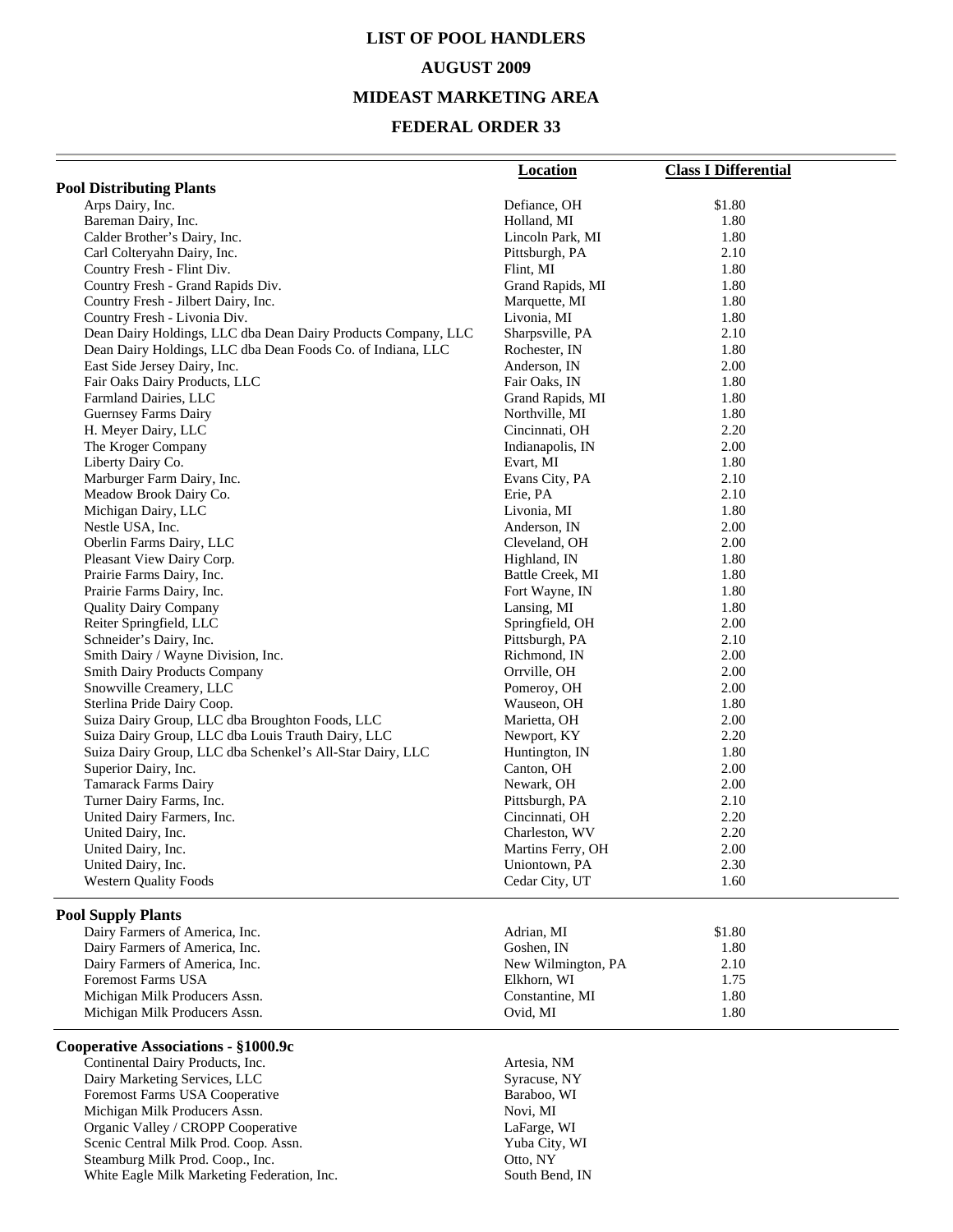# **LIST OF POOL HANDLERS SEPTEMBER 2009 MIDEAST MARKETING AREA**

## **FEDERAL ORDER 33**

|                                                               | <b>Location</b>    | <b>Class I Differential</b> |
|---------------------------------------------------------------|--------------------|-----------------------------|
| <b>Pool Distributing Plants</b>                               |                    |                             |
| Arps Dairy, Inc.                                              | Defiance, OH       | \$1.80                      |
| Bareman Dairy, Inc.                                           | Holland, MI        | 1.80                        |
| Calder Brother's Dairy, Inc.                                  | Lincoln Park, MI   | 1.80                        |
| Carl Colteryahn Dairy, Inc.                                   | Pittsburgh, PA     | 2.10                        |
| Country Fresh - Grand Rapids Div.                             | Grand Rapids, MI   | 1.80                        |
| Country Fresh - Jilbert Dairy, Inc.                           | Marquette, MI      | 1.80                        |
| Country Fresh - Livonia Div.                                  | Livonia, MI        | 1.80                        |
| Dean Dairy Holdings, LLC dba Dean Dairy Products Company, LLC | Sharpsville, PA    | 2.10                        |
| Dean Dairy Holdings, LLC dba Dean Foods Co. of Indiana, LLC   | Rochester, IN      | 1.80                        |
| East Side Jersey Dairy, Inc.                                  | Anderson, IN       | 2.00                        |
| Fair Oaks Dairy Products, LLC                                 | Fair Oaks, IN      | 1.80                        |
| Farmland Dairies, LLC                                         | Grand Rapids, MI   | 1.80                        |
| Guernsey Farms Dairy                                          | Northville, MI     | 1.80                        |
| H. Meyer Dairy, LLC                                           | Cincinnati, OH     | 2.20                        |
| The Kroger Company                                            | Indianapolis, IN   | 2.00                        |
| Liberty Dairy Co.                                             | Evart, MI          | 1.80                        |
| Marburger Farm Dairy, Inc.                                    | Evans City, PA     | 2.10                        |
| Meadow Brook Dairy Co.                                        | Erie, PA           | 2.10                        |
| Michigan Dairy, LLC                                           | Livonia, MI        | 1.80                        |
| Nestle USA, Inc.                                              | Anderson, IN       | 2.00                        |
| Oberlin Farms Dairy, LLC                                      | Cleveland, OH      | 2.00                        |
| Pleasant View Dairy Corp.                                     | Highland, IN       | 1.80                        |
| Prairie Farms Dairy, Inc.                                     | Battle Creek, MI   | 1.80                        |
| Prairie Farms Dairy, Inc.                                     | Fort Wayne, IN     | 1.80                        |
| <b>Quality Dairy Company</b>                                  | Lansing, MI        | 1.80                        |
| Reiter Springfield, LLC                                       | Springfield, OH    | 2.00                        |
| Schneider's Dairy, Inc.                                       | Pittsburgh, PA     | 2.10                        |
| Schroeder Milk Co.                                            | Grand Rapids, MI   | 1.80                        |
| Smith Dairy / Wayne Division, Inc.                            | Richmond, IN       | 2.00                        |
| <b>Smith Dairy Products Company</b>                           | Orrville, OH       | 2.00                        |
| Snowville Creamery, LLC                                       | Pomeroy, OH        | 2.00                        |
| Sterlina Pride Dairy Coop.                                    | Wauseon, OH        | 1.80                        |
| Suiza Dairy Group, LLC dba Broughton Foods, LLC               | Marietta, OH       | 2.00                        |
| Suiza Dairy Group, LLC dba Louis Trauth Dairy, LLC            | Newport, KY        | 2.20                        |
| Suiza Dairy Group, LLC dba Schenkel's All-Star Dairy, LLC     | Huntington, IN     | 1.80                        |
| Superior Dairy, Inc.                                          | Canton, OH         | 2.00                        |
| <b>Tamarack Farms Dairy</b>                                   | Newark, OH         | 2.00                        |
| Turner Dairy Farms, Inc.                                      | Pittsburgh, PA     | 2.10                        |
| United Dairy Farmers, Inc.                                    | Cincinnati, OH     | 2.20                        |
| United Dairy, Inc.                                            | Charleston, WV     | 2.20                        |
| United Dairy, Inc.                                            | Martins Ferry, OH  | 2.00                        |
| United Dairy, Inc.                                            | Uniontown, PA      | 2.30                        |
| <b>Western Quality Foods</b>                                  | Cedar City, UT     | 1.60                        |
| <b>Pool Supply Plants</b>                                     |                    |                             |
| Dairy Farmers of America, Inc.                                | Goshen, IN         | 1.80                        |
| Dairy Farmers of America, Inc.                                | New Wilmington, PA | 2.10                        |
| <b>Foremost Farms USA</b>                                     | Elkhorn, WI        | 1.75                        |
| Michigan Milk Producers Assn.                                 | Constantine, MI    | 1.80                        |
| Michigan Milk Producers Assn.                                 | Ovid, MI           | 1.80                        |
| Cooperative Associations - §1000.9c                           |                    |                             |
| Continental Dairy Products, Inc.                              | Artesia, NM        |                             |
| Dairy Marketing Services, LLC                                 | Syracuse, NY       |                             |
| Foremost Farms USA Cooperative                                | Baraboo, WI        |                             |
| Michigan Milk Producers Assn.                                 | Novi, MI           |                             |
| Organic Valley / CROPP Cooperative                            | LaFarge, WI        |                             |
| Scenic Central Milk Prod. Coop. Assn.                         | Yuba City, WI      |                             |

Scenic Central Milk Prod. Coop. Assn. Yuba City, Steamburg Milk Prod. Coop., Inc. 0tto, NY Steamburg Milk Prod. Coop., Inc. 6. The Coop of the Coop of Coop. The Coop of Coop of Coop of Coop. The Coop of Coop of Coop of Coop of Coop of Coop of Coop of Coop of Coop of Coop of Coop of Coop of Coop of Coop of Coop o White Eagle Milk Marketing Federation, Inc. South Bend, IN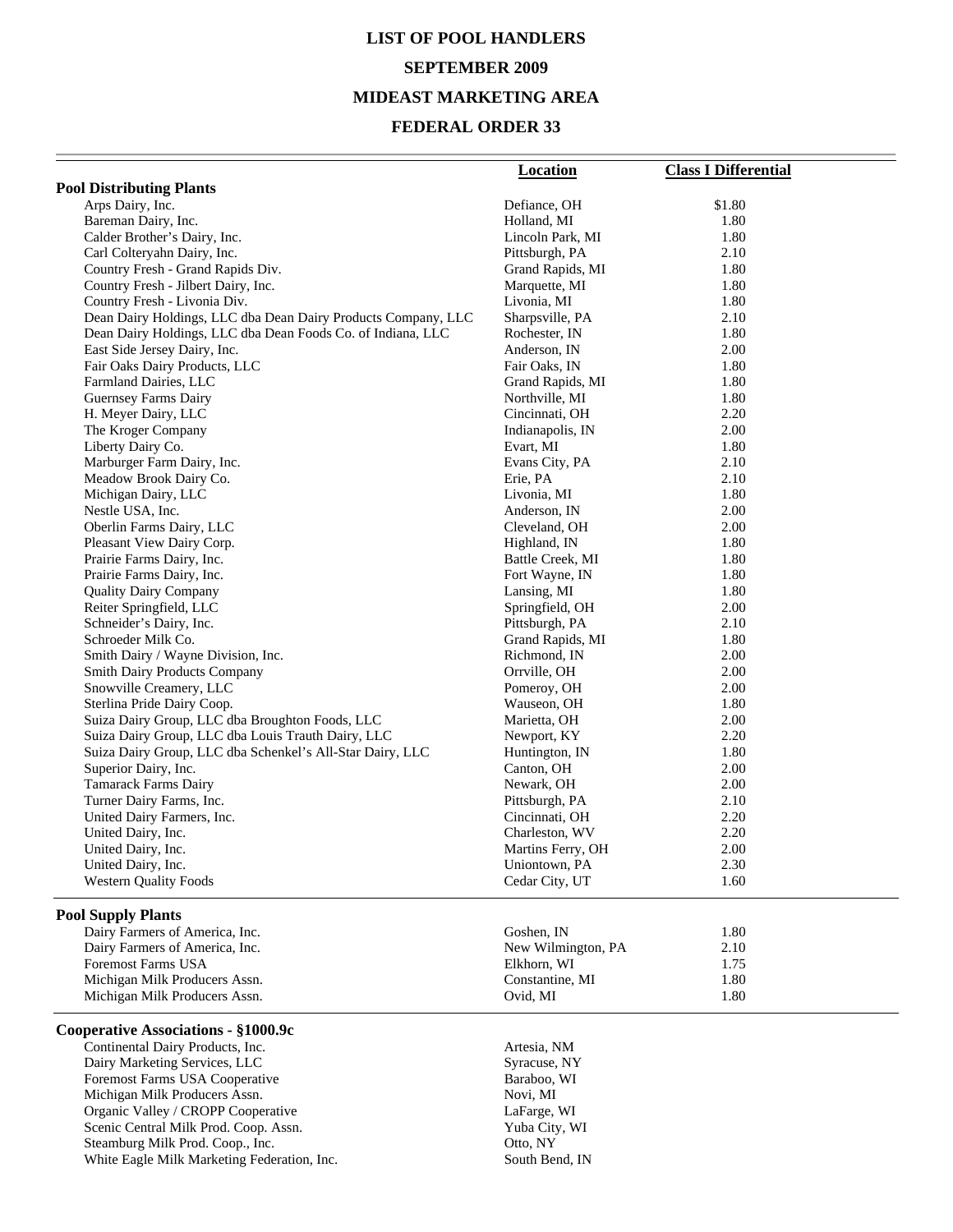## **LIST OF POOL HANDLERS OCTOBER 2009**

#### **MIDEAST MARKETING AREA**

## **FEDERAL ORDER 33**

|                                                               | <b>Location</b>                  | <b>Class I Differential</b> |
|---------------------------------------------------------------|----------------------------------|-----------------------------|
| <b>Pool Distributing Plants</b>                               |                                  |                             |
| Arps Dairy, Inc.                                              | Defiance, OH                     | \$1.80                      |
| Bareman Dairy, Inc.                                           | Holland, MI                      | 1.80                        |
| Calder Brother's Dairy, Inc.                                  | Lincoln Park, MI                 | 1.80                        |
| Carl Colteryahn Dairy, Inc.                                   | Pittsburgh, PA                   | 2.10                        |
| Country Fresh - Grand Rapids Div.                             | Grand Rapids, MI                 | 1.80                        |
| Country Fresh - Jilbert Dairy, Inc.                           | Marquette, MI                    | 1.80                        |
| Country Fresh - Livonia Div.                                  | Livonia, MI                      | 1.80                        |
| Dean Dairy Holdings, LLC dba Dean Dairy Products Company, LLC | Sharpsville, PA                  | 2.10                        |
| Dean Dairy Holdings, LLC dba Dean Foods Co. of Indiana, LLC   | Rochester, IN                    | 1.80                        |
| East Side Jersey Dairy, Inc.                                  | Anderson, IN                     | 2.00                        |
| Fair Oaks Dairy Products, LLC                                 | Fair Oaks, IN                    | 1.80                        |
| Guernsey Farms Dairy                                          | Northville, MI                   | 1.80                        |
| H. Meyer Dairy, LLC                                           | Cincinnati, OH                   | 2.20                        |
| The Kroger Company                                            | Indianapolis, IN                 | 2.00                        |
| Liberty Dairy Co.                                             | Evart, MI                        | 1.80                        |
| Marburger Farm Dairy, Inc.                                    | Evans City, PA                   | 2.10                        |
| Meadow Brook Dairy Co.                                        | Erie, PA                         | 2.10                        |
| Michigan Dairy, LLC                                           | Livonia, MI                      | 1.80                        |
| Nestle USA, Inc.                                              | Anderson, IN                     | 2.00                        |
| Oberlin Farms Dairy, LLC                                      | Cleveland, OH                    | 2.00                        |
| Pleasant View Dairy Corp.                                     | Highland, IN                     | 1.80                        |
| Prairie Farms Dairy, Inc.                                     | Battle Creek, MI                 | 1.80                        |
| Prairie Farms Dairy, Inc.                                     | Fort Wayne, IN                   | 1.80                        |
| <b>Quality Dairy Company</b>                                  | Lansing, MI                      | 1.80                        |
| Reiter Springfield, LLC                                       | Springfield, OH                  | 2.00                        |
| Schneider's Dairy, Inc.                                       | Pittsburgh, PA                   | 2.10                        |
| Schroeder Milk Co.                                            | Grand Rapids, MI                 | 1.8                         |
| Smith Dairy / Wayne Division, Inc.                            | Richmond, IN                     | 2.00                        |
| <b>Smith Dairy Products Company</b>                           | Orrville, OH                     | 2.00                        |
| Snowville Creamery, LLC                                       | Pomeroy, OH                      | 2.00                        |
| Sterlina Pride Dairy Coop.                                    | Wauseon, OH                      | 1.80                        |
| Suiza Dairy Group, LLC dba Broughton Foods, LLC               | Marietta, OH                     | 2.00                        |
| Suiza Dairy Group, LLC dba Louis Trauth Dairy, LLC            | Newport, KY                      | 2.20                        |
| Suiza Dairy Group, LLC dba Schenkel's All-Star Dairy, LLC     | Huntington, IN                   | 1.80                        |
| Superior Dairy, Inc.                                          | Canton, OH                       | 2.00                        |
| <b>Tamarack Farms Dairy</b>                                   | Newark, OH                       | 2.00                        |
| Turner Dairy Farms, Inc.                                      | Pittsburgh, PA<br>Cincinnati, OH | 2.10<br>2.20                |
| United Dairy Farmers, Inc.<br>United Dairy, Inc.              | Charleston, WV                   | 2.20                        |
| United Dairy, Inc.                                            | Martins Ferry, OH                | 2.00                        |
| United Dairy, Inc.                                            | Uniontown, PA                    | 2.30                        |
| <b>Western Quality Foods</b>                                  | Cedar City, UT                   | 1.60                        |
|                                                               |                                  |                             |
| <b>Pool Supply Plants</b>                                     |                                  |                             |
| Dairy Farmers of America, Inc.                                | Adrian, MI                       | 1.80                        |
| Dairy Farmers of America, Inc.                                | Goshen, IN                       | 1.80                        |
| Dairy Farmers of America, Inc.                                | New Wilmington, PA               | 2.10                        |
| <b>Foremost Farms USA</b>                                     | Elkhorn, WI                      | 1.75                        |
| Michigan Milk Producers Assn.                                 | Constantine, MI                  | 1.80                        |
| Michigan Milk Producers Assn.                                 | Ovid, MI                         | 1.80                        |
| Cooperative Associations - §1000.9c                           |                                  |                             |
| Continental Dairy Products, Inc.                              | Artesia, NM                      |                             |
|                                                               |                                  |                             |

Dairy Marketing Services, LLC<br>
Foremost Farms USA Cooperative Baraboo, WI<br>
Baraboo, WI Foremost Farms USA Cooperative Baraboo, Nichigan Milk Producers Assn. Novi, MI Michigan Milk Producers Assn.<br>
Organic Valley / CROPP Cooperative LaFarge, WI Organic Valley / CROPP Cooperative LaFarge, WI<br>Scenic Central Milk Prod. Coop. Assn. Yuba City, WI Scenic Central Milk Prod. Coop. Assn. Yuba City, Yuba City, Steamburg Milk Prod. Coop., Inc. 0tto, NY Steamburg Milk Prod. Coop., Inc. 6. Otto, NY<br>
White Eagle Milk Marketing Federation, Inc. 6. South Bend, IN White Eagle Milk Marketing Federation, Inc.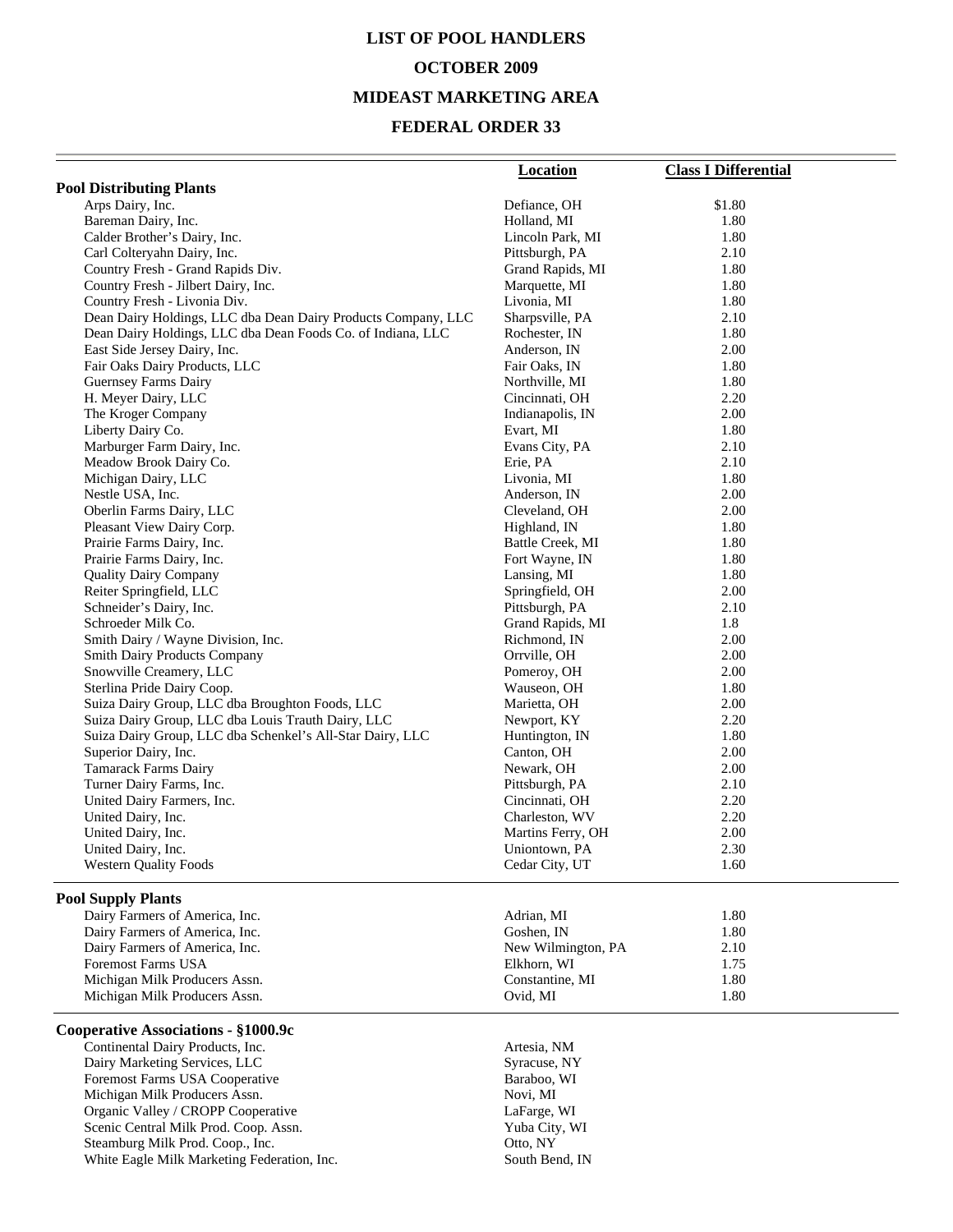# **LIST OF POOL HANDLERS NOVEMBER 2009 MIDEAST MARKETING AREA**

#### **FEDERAL ORDER 33**

|                                                               | <b>Location</b>   | <b>Class I Differential</b> |
|---------------------------------------------------------------|-------------------|-----------------------------|
| <b>Pool Distributing Plants</b>                               |                   |                             |
| Arps Dairy, Inc.                                              | Defiance, OH      | \$1.80                      |
| Bareman Dairy, Inc.                                           | Holland, MI       | 1.80                        |
| Calder Brother's Dairy, Inc.                                  | Lincoln Park, MI  | 1.80                        |
| Carl Colteryahn Dairy, Inc.                                   | Pittsburgh, PA    | 2.10                        |
| Country Fresh - Grand Rapids Div.                             | Grand Rapids, MI  | 1.80                        |
| Country Fresh - Jilbert Dairy, Inc.                           | Marquette, MI     | 1.80                        |
| Country Fresh - Livonia Div.                                  | Livonia, MI       | 1.80                        |
| Dean Dairy Holdings, LLC dba Dean Dairy Products Company, LLC | Sharpsville, PA   | 2.10                        |
| Dean Dairy Holdings, LLC dba Dean Foods Co. of Indiana, LLC   | Rochester, IN     | 1.80                        |
| East Side Jersey Dairy, Inc.                                  | Anderson, IN      | 2.00                        |
| Fair Oaks Dairy Products, LLC                                 | Fair Oaks, IN     | 1.80                        |
| <b>Guernsey Farms Dairy</b>                                   | Northville, MI    | 1.80                        |
| H. Meyer Dairy, LLC                                           | Cincinnati, OH    | 2.20                        |
| The Kroger Company                                            | Indianapolis, IN  | 2.00                        |
| Liberty Dairy Co.                                             | Evart, MI         | 1.80                        |
| Marburger Farm Dairy, Inc.                                    | Evans City, PA    | 2.10                        |
| Meadow Brook Dairy Co.                                        | Erie, PA          | 2.10                        |
| Michigan Dairy, LLC                                           | Livonia, MI       | 1.80                        |
| Nestle USA, Inc.                                              | Anderson, IN      | 2.00                        |
| Oberlin Farms Dairy, LLC                                      | Cleveland, OH     | 2.00                        |
| Pleasant View Dairy Corp.                                     | Highland, IN      | 1.80                        |
| Prairie Farms Dairy, Inc.                                     | Battle Creek, MI  | 1.80                        |
| Prairie Farms Dairy, Inc.                                     | Fort Wayne, IN    | 1.80                        |
| <b>Quality Dairy Company</b>                                  | Lansing, MI       | 1.80                        |
| Reiter Springfield, LLC                                       | Springfield, OH   | 2.00                        |
| Schneider's Dairy, Inc.                                       | Pittsburgh, PA    | 2.10                        |
| Schroeder Milk Co.                                            | Grand Rapids, MI  | 1.8                         |
| Smith Dairy / Wayne Division, Inc.                            | Richmond, IN      | 2.00                        |
| <b>Smith Dairy Products Company</b>                           | Orrville, OH      | 2.00                        |
| Snowville Creamery, LLC                                       | Pomeroy, OH       | 2.00                        |
| Sterlina Pride Dairy Coop.                                    | Wauseon, OH       | 1.80                        |
| Suiza Dairy Group, LLC dba Broughton Foods, LLC               | Marietta, OH      | 2.00                        |
| Suiza Dairy Group, LLC dba Louis Trauth Dairy, LLC            | Newport, KY       | 2.20                        |
| Suiza Dairy Group, LLC dba Schenkel's All-Star Dairy, LLC     | Huntington, IN    | 1.80                        |
| Superior Dairy, Inc.                                          | Canton, OH        | 2.00                        |
| <b>Tamarack Farms Dairy</b>                                   | Newark, OH        | 2.00                        |
| Turner Dairy Farms, Inc.                                      | Pittsburgh, PA    | 2.10                        |
| United Dairy Farmers, Inc.                                    | Cincinnati, OH    | 2.20                        |
| United Dairy, Inc.                                            | Charleston, WV    | 2.20                        |
| United Dairy, Inc.                                            | Martins Ferry, OH | 2.00                        |
| United Dairy, Inc.                                            | Uniontown, PA     | 2.30                        |
|                                                               |                   |                             |

#### **Pool Supply Plants**

Dairy Farmers of America, Inc. Dairy Farmers of America, Inc. Foremost Farms USA Michigan Milk Producers Assn. Michigan Milk Producers Assn.

#### **Cooperative Associations - §1000.9c**

Continental Dairy Products, Inc. 47 (2012) Artesia, NM Dairy Marketing Services, LLC Syracuse, NY Foremost Farms USA Cooperative Baraboo, WI Michigan Milk Producers Assn. Novi, MI<br>
Organic Valley / CROPP Cooperative LaFarge, WI Organic Valley / CROPP Cooperative LaFarge, WI<br>
Scenic Central Milk Prod. Coop. Assn. Vuba City, WI Scenic Central Milk Prod. Coop. Assn. Yuba City, Yuba City, Steamburg Milk Prod. Coop., Inc. (2007) Steamburg Milk Prod. Coop., Inc. 6. Otto, NY<br>
White Eagle Milk Marketing Federation, Inc. 6. South Bend, IN White Eagle Milk Marketing Federation, Inc.

| Goshen. IN         | 1.80 |
|--------------------|------|
| New Wilmington, PA | 2.10 |
| Elkhorn, WI        | 1.75 |
| Constantine, MI    | 1.80 |
| Ovid. MI           | 1.80 |
|                    |      |